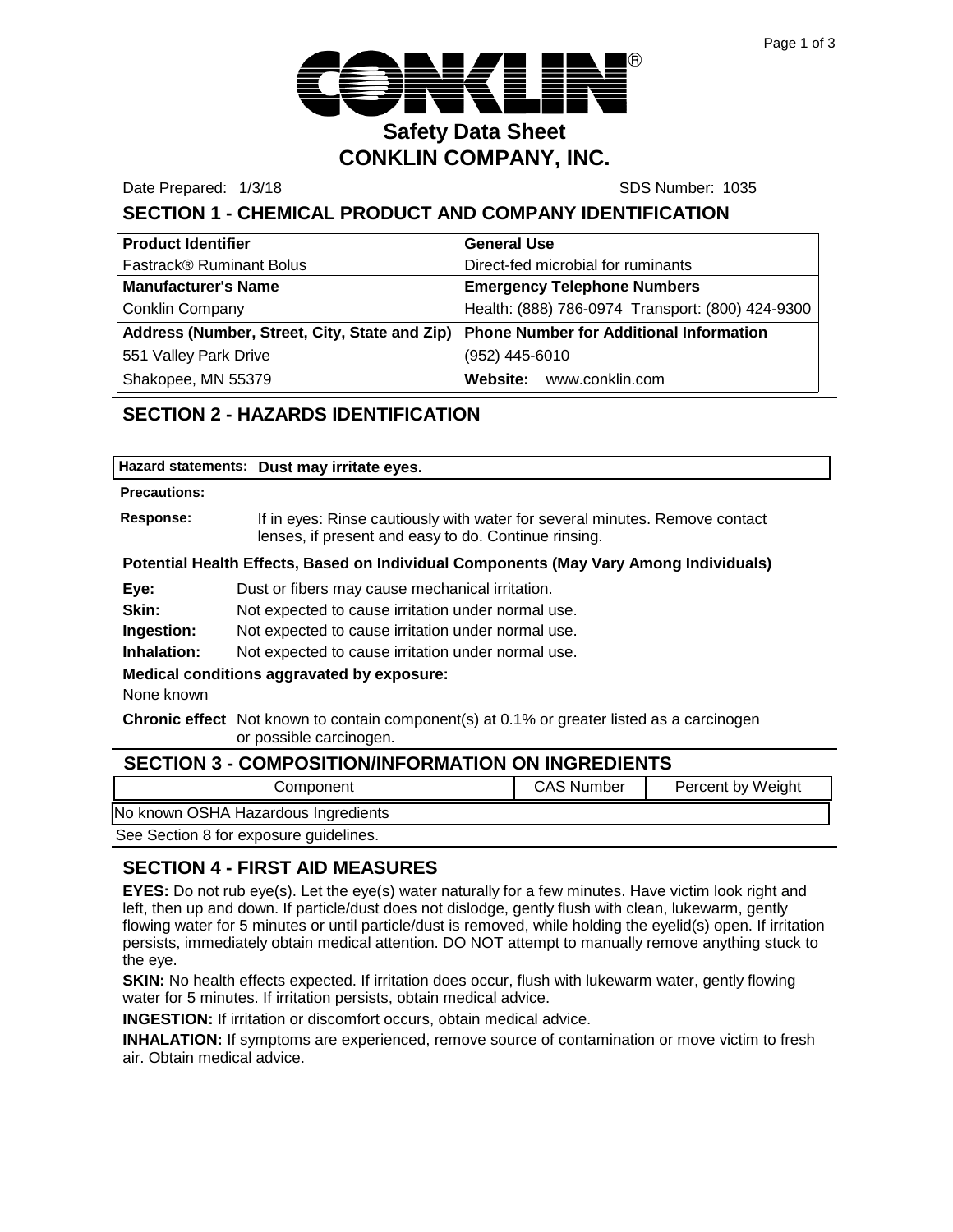## **SECTION 5 - FIRE FIGHTING MEASURES**

**FLASH POINT:** Not applicable.

**EXINGUISHING MEDIA:** Water fog or spray, dry chemical, foam, carbon dioxide.

**SPECIAL FIRE FIGHTING PROCEDURES:** Use water, dry chemical, CO2, or foam, as appropriate for surrounding fire. Use water spray to cool containers. Firefighters should use approved self-contained breathing apparatus and full turn-out (Bunker) gear when fighting fires involving chemicals, to protect against possible toxic fumes or vapors. Cool and use caution when approaching fire-exposed containers. This is an organic material that may burn.

## **SECTION 6 - ACCIDENTAL RELEASE MEASURES**

**SPILL OR LEAK PROCEDURE:** Notify management of material spills. Product spills should be placed in recovery systems, or be shoveled into closed containers for disposal in an approved sanitary landfill or incinerator. Follow Federal, State and Local regulations for disposal.

## **SECTION 7 - HANDLING AND STORAGE**

**STORAGE TEMPERATURE:** Store in cool, dry place; preferably a refrigerator.

HANDLING AND STORAGE PRECAUTIONS: Refrigerate if possible. Store in dry, cool, ventilated area in tightly closed containers out of the reach of children. Keep empty containers away from young children. Repeated inhalation of dust by susceptible individuals may result in allergic sensitization. See Sections 5, 6, and 8 for additional handling precautions.

## **SECTION 8 - PERSONAL PROTECTION/EXPOSURE CONTROLS**

**ENGINEERING CONTROLS:** Provide sufficient general and local exhaust ventilation to maintain safe exposure levels. Take measures to minimize exposure. Provide a source of clean water for flushing eyes and skin.

**EYE PROTECTION REQUIREMENTS:** Use ANSI-approved eye protection (e.g. safety glasses, goggles), as required by work conditions. Use ANSI-approved chemical splash goggles and face shield if splashing may occur.

**SKIN PROTECTION REQUIREMENTS:** Chemical-resistant gloves and clothing, as needed, to prevent skin contact. Wash hands before eating, drinking, or smoking.

**RESPIRATORY PROTECTION:** To protect against inhalation, a NIOSH-approved air-purifying respirator with organic vapor cartridges and dust/mist pre-filters may be permissible. Use a positive pressure air-supplied respirator for unknown or uncontrolled situations, or when air-purifying respirators may not provide adequate protection.

## **AIRBORNE EXPOSURE LIMITS**

|                   | OSHA           | <b>ACGIH</b>   |             |
|-------------------|----------------|----------------|-------------|
| <b>Components</b> | <b>PEL/TWA</b> | <b>TLV/TWA</b> | <b>STEL</b> |

Definitions:

= Permissible Exposure Limit PEL

- Threshold Limit Value = TLV
- $TWA = Time-weighted average (8 hour day)$
- $STEL = Short term exposure limit (15 minutes), no more than 60 min/day$
- Ceiling (not to be exceeded under any condition) = (c)
- Skin = (s)

## **SECTION 9 - PHYSICAL AND CHEMICAL PROPERTIES**

| Physical Form: Tablet         |                | Solubility in Water:                                 | Dispersible    |
|-------------------------------|----------------|------------------------------------------------------|----------------|
| Color:                        | Whitish-tan    | Specific Gravity (Water = $1$ ):                     | 1.12           |
| Odor:                         | Yeast          | Evaporation Rate (Butyl Acetate = 1): Not applicable |                |
| Boiling Range: Not Applicable |                | Vapor Pressure (mm Hg):                              | Not applicable |
| pH:                           | Not applicable | Vapor Density ( $Air = 1$ ):                         | Not applicable |